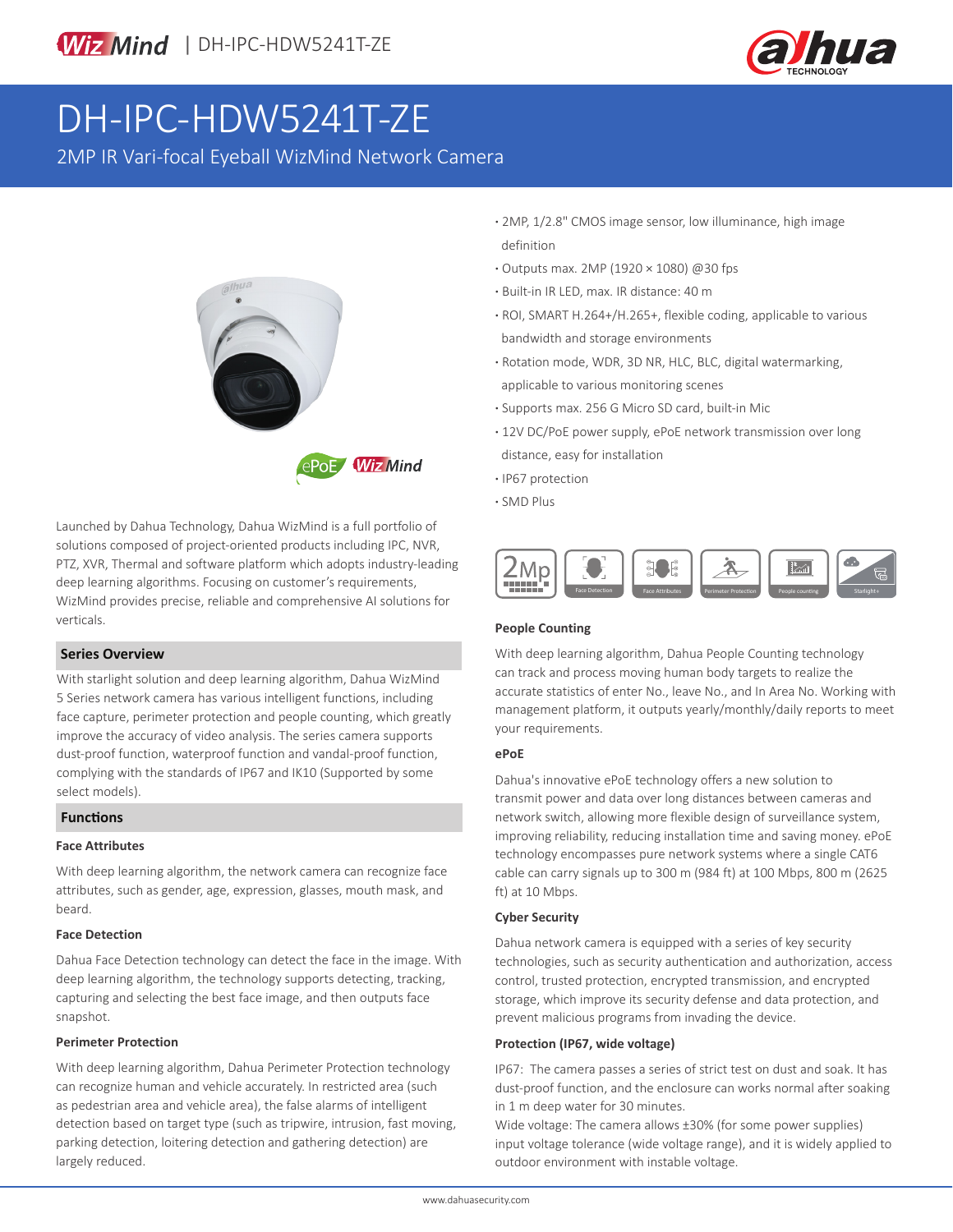## Wiz Mind | DH-IPC-HDW5241T-ZE

## **Technical Specification**

### Camera

| Image Sensor                 |      | 1/2.8" CMOS                                                                             |                      |                     |                              |
|------------------------------|------|-----------------------------------------------------------------------------------------|----------------------|---------------------|------------------------------|
| Max. Resolution              |      | 1920 (H) × 1080 (V)                                                                     |                      |                     |                              |
| <b>ROM</b>                   |      | 128 MB                                                                                  |                      |                     |                              |
| <b>RAM</b>                   |      | 512 MB                                                                                  |                      |                     |                              |
| Scanning System              |      | Progressive                                                                             |                      |                     |                              |
| Electronic Shutter Speed     |      | Auto/Manual 1/3 s-1/100,000 s                                                           |                      |                     |                              |
| Min. Illumination            |      | 0.002 Lux@F1.5 (Color, 30IRE)<br>0.0002 Lux@F1.5 (B/W, 30IRE)<br>0 Lux (Illuminator on) |                      |                     |                              |
| S/N Ratio                    |      | > 56 dB                                                                                 |                      |                     |                              |
| <b>Illumination Distance</b> |      | 40 m (131.2 ft) (IR LED)                                                                |                      |                     |                              |
| Illuminator On/Off Control   |      | Auto/Manual                                                                             |                      |                     |                              |
| Illuminator Number           |      | $2$ (IR LED)                                                                            |                      |                     |                              |
| Pan/Tilt/Rotation Range      |      | Pan: 0°-360°<br>Tilt: 0°-78°<br>Rotation: 0°-360°                                       |                      |                     |                              |
| Lens                         |      |                                                                                         |                      |                     |                              |
| Lens Type                    |      | Motorized vari-focal                                                                    |                      |                     |                              |
| Mount Type                   |      | $\phi$ 14                                                                               |                      |                     |                              |
| Focal Length                 |      | 2.7 mm-13.5 mm                                                                          |                      |                     |                              |
| Max. Aperture                |      | F1.5                                                                                    |                      |                     |                              |
| Field of View                |      | Horizontal: 109°-30°<br>Vertical: 57°-17°<br>Diagonal: 131 °-35°                        |                      |                     |                              |
| Iris Type                    |      | Auto                                                                                    |                      |                     |                              |
| Close Focus Distance         |      | $0.8$ m (2.6 ft)                                                                        |                      |                     |                              |
|                              | lens | Detect                                                                                  | Observe              | Recognize           | Identify                     |
| <b>DORI</b><br>Distance      | W    | 44.1 m<br>$(144.7 \text{ ft})$                                                          | 17.6 m<br>(57.71 ft) | 8.8 m<br>(28.9 ft)  | 4.4 m<br>$(14.4 \text{ ft})$ |
|                              | Τ    | 146.2 m<br>(479.7 ft)                                                                   | 58.4 m<br>(191.6 ft) | 29.2 m<br>(95.8 ft) | 14.6 m<br>(47.9 ft)          |
|                              |      |                                                                                         |                      |                     |                              |

Smart Event

| <b>IVS</b> | Abandoned object; missing object |
|------------|----------------------------------|
| Heat Map   | Yes                              |

## Professional, intelligent

| IVS (Perimeter Protection) | Tripwire; intrusion; fast moving (the three functions<br>support the classification and accurate detection<br>of vehicle and human); loitering detection; people<br>gathering; parking detection                                                                                                                                                                                                                                                                                                          |
|----------------------------|-----------------------------------------------------------------------------------------------------------------------------------------------------------------------------------------------------------------------------------------------------------------------------------------------------------------------------------------------------------------------------------------------------------------------------------------------------------------------------------------------------------|
| Face Detection             | Face detection; track; optimization; snapshot;<br>report high quality picture; face enhancement; face<br>exposure; face attribute extract, 6 attributes and<br>8 expressions: Gender, age, glasses, expressions<br>(anger, calm, happiness, sadness, disgust, surprise,<br>confusion and fear), mask, beard; face matting<br>setting: face, single inch photo;<br>three snapshot methods: real-time snapshot,<br>optimization snapshot, quality priority; face angle<br>filter; optimization time setting |

| People Counting                         | Support the counting of enter number, leave<br>number, and pass number, and displaying and<br>outputting yearly/monthly/daily reports.<br>Support the counting of number in area, and 4 rules<br>configuration. Count number of people or stay time<br>and link alarm.<br>Support queue management, and 4 rules<br>configuration. Count number of people or stay time<br>and link alarm |
|-----------------------------------------|-----------------------------------------------------------------------------------------------------------------------------------------------------------------------------------------------------------------------------------------------------------------------------------------------------------------------------------------------------------------------------------------|
| Intelligent Search                      | Work together with Smart NVR to perform refine<br>intelligent search, event extraction and merging to<br>event videos                                                                                                                                                                                                                                                                   |
| Video                                   |                                                                                                                                                                                                                                                                                                                                                                                         |
| Video Compression                       | H.265; H.264; H.264H; H.264B; MJPEG (only<br>supported by the sub stream)                                                                                                                                                                                                                                                                                                               |
| Smart Codec                             | Smart H265+/H264+                                                                                                                                                                                                                                                                                                                                                                       |
| Video Frame Rate                        | Main stream: 1080p (1 fps-25/30 fps)<br>Sub stream: D1 (1 fps-25/30 fps)<br>Third stream: 1080p (1 fps-25/30 fps)<br>*The values above are the max. frame rates of each<br>stream; for multiple streams, the values will be<br>subjected to the total encoding capacity.                                                                                                                |
| <b>Stream Capability</b>                | 3 streams                                                                                                                                                                                                                                                                                                                                                                               |
| Resolution                              | 1080p (1920 × 1080); 1.3M (1280 × 960); 720p<br>(1280 × 720); D1 (704 × 576/704 × 480); VGA (640<br>$\times$ 480); CIF (354 $\times$ 288/354 $\times$ 240)                                                                                                                                                                                                                              |
| <b>Bit Rate Control</b>                 | CBR/VBR                                                                                                                                                                                                                                                                                                                                                                                 |
| Video Bit Rate                          | H.264: 32 kbps-8192 kbps<br>H.265: 19 kbps-8192 kbps                                                                                                                                                                                                                                                                                                                                    |
| Day/Night                               | Auto (ICR)/Color/B/W                                                                                                                                                                                                                                                                                                                                                                    |
| <b>BLC</b>                              | Yes                                                                                                                                                                                                                                                                                                                                                                                     |
| HI C                                    | Yes                                                                                                                                                                                                                                                                                                                                                                                     |
| <b>WDR</b>                              | 120 dB                                                                                                                                                                                                                                                                                                                                                                                  |
| Scene Self-adaptation (SSA)             | Yes                                                                                                                                                                                                                                                                                                                                                                                     |
| White Balance                           | Auto/natural/street lamp/outdoor/manual/regional<br>custom                                                                                                                                                                                                                                                                                                                              |
| Gain Control                            | Auto/Manual                                                                                                                                                                                                                                                                                                                                                                             |
| Noise Reduction                         | 3D <sub>NR</sub>                                                                                                                                                                                                                                                                                                                                                                        |
| Motion Detection                        | OFF/ON (4 areas, rectangular)                                                                                                                                                                                                                                                                                                                                                           |
| Region of Interest (RoI)                | Yes (4 areas)                                                                                                                                                                                                                                                                                                                                                                           |
| Electronic Image<br>Stabilization (EIS) | Yes                                                                                                                                                                                                                                                                                                                                                                                     |
| Smart Illumination                      | Yes                                                                                                                                                                                                                                                                                                                                                                                     |
| Defog                                   | Yes                                                                                                                                                                                                                                                                                                                                                                                     |
| Image Rotation                          | 0°/90°/180°/270° (Support with 1080p resolution<br>and lower)                                                                                                                                                                                                                                                                                                                           |
| Mirror                                  | Yes                                                                                                                                                                                                                                                                                                                                                                                     |
| Privacy Masking                         | 4 areas                                                                                                                                                                                                                                                                                                                                                                                 |
| Audio                                   |                                                                                                                                                                                                                                                                                                                                                                                         |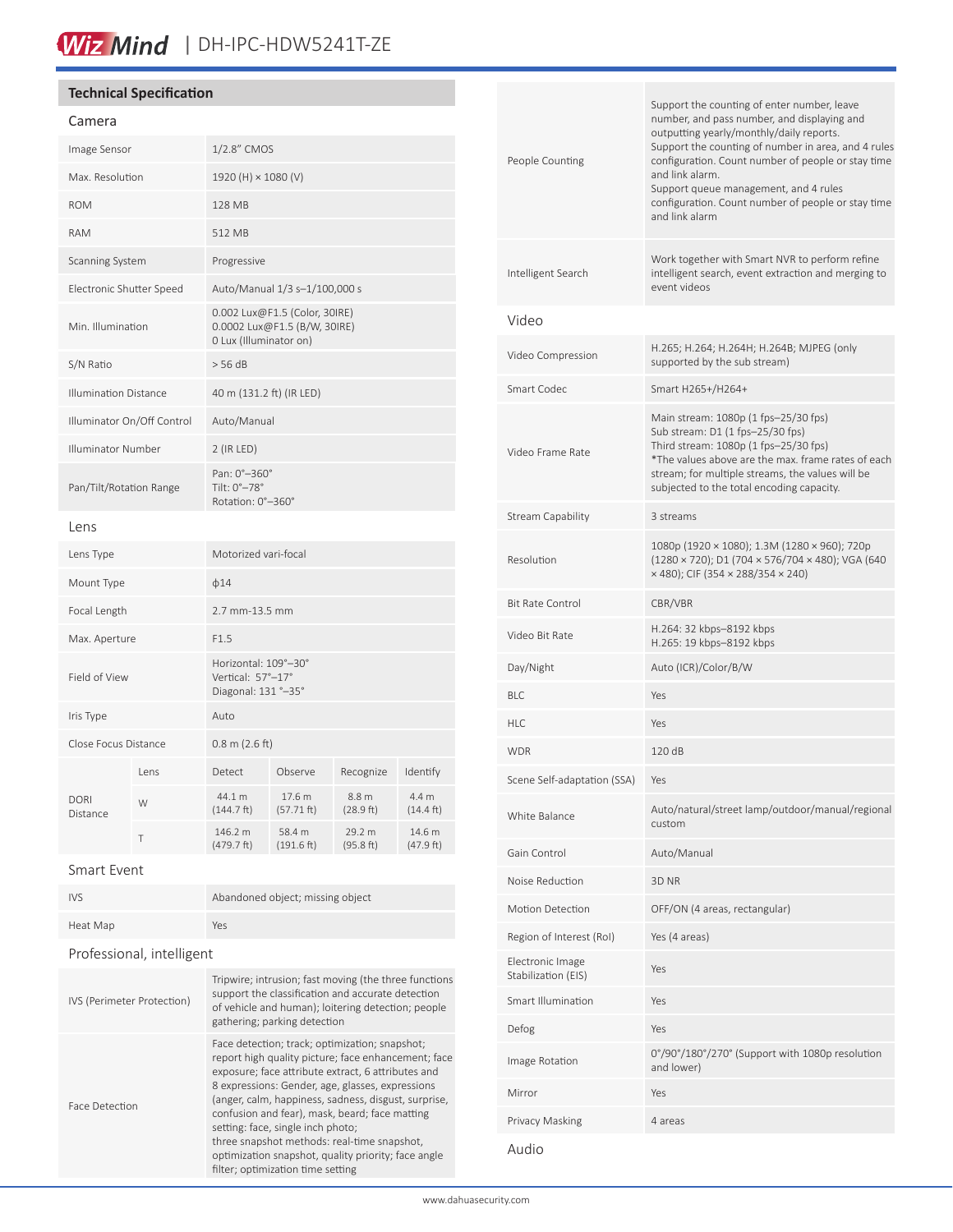## Wiz Mind | DH-IPC-HDW5241T-ZE

| Built-in MIC                | Yes                                                                                                                                                                                                                                                                                                                                                                                                                                                                                    |
|-----------------------------|----------------------------------------------------------------------------------------------------------------------------------------------------------------------------------------------------------------------------------------------------------------------------------------------------------------------------------------------------------------------------------------------------------------------------------------------------------------------------------------|
| Audio Compression           | PCM; G.711a; G.711Mu; G.726; G.723                                                                                                                                                                                                                                                                                                                                                                                                                                                     |
| Alarm                       |                                                                                                                                                                                                                                                                                                                                                                                                                                                                                        |
| Alarm Fvent                 | No SD card; SD card full; SD card error; network<br>disconnection; IP conflict; illegal access; motion<br>detection; video tampering; defocus detection;<br>scene changing; tripwire; intrusion; abandoned<br>object; missing object; fast moving; parking<br>detection; loitering detection; people gathering;<br>audio detection; people counting; face detection;<br>voltage detection; people counting in area; stay<br>alarm; people No. exception detection, queue<br>management |
| Network                     |                                                                                                                                                                                                                                                                                                                                                                                                                                                                                        |
| Network                     | RJ-45 (10/100 Base-T)                                                                                                                                                                                                                                                                                                                                                                                                                                                                  |
| SDK and API                 | Yes                                                                                                                                                                                                                                                                                                                                                                                                                                                                                    |
| Cyber Security              | Video encryption; firmware encryption;<br>configuration encryption; Digest; WSSE; account<br>lockout; security logs; IP/MAC filtering; generation<br>and importing of X.509 certification; syslog; HTTPS;<br>802.1x; trusted boot; trusted execution; trusted<br>upgrade                                                                                                                                                                                                               |
| Protocol                    | IPv4; IPv6; HTTP; TCP; UDP; ARP; RTP; RTSP; RTCP;<br>RTMP; SMTP; FTP; SFTP; DHCP; DNS; DDNS; QoS;<br>UPnP; NTP; Multicast; ICMP; IGMP; NFS; SAMBA;<br>PPPoE; SNMP                                                                                                                                                                                                                                                                                                                      |
| Interoperability            | ONVIF (Profile S/Profile G/Profile T); CGI; Milestone;<br>Genetec; P2P                                                                                                                                                                                                                                                                                                                                                                                                                 |
| User/Host                   | 20 (Total bandwidth: 80 M)                                                                                                                                                                                                                                                                                                                                                                                                                                                             |
| Storage                     | FTP; SFTP; Micro SD Card (support max. 256 G);<br><b>NAS</b>                                                                                                                                                                                                                                                                                                                                                                                                                           |
| <b>Browser</b>              | IE: IE8 and later<br>Chrome<br>Firefox<br>Safari: Safari 12 and later                                                                                                                                                                                                                                                                                                                                                                                                                  |
| Management Software         | Smart PSS, DSS, DMSS                                                                                                                                                                                                                                                                                                                                                                                                                                                                   |
| Mobile Phone                | IOS; Android                                                                                                                                                                                                                                                                                                                                                                                                                                                                           |
| Certification               |                                                                                                                                                                                                                                                                                                                                                                                                                                                                                        |
| Certification               | CE-LVD: EN62368-1<br>CE-EMC: Electromagnetic Compatibility Directive<br>2014/30/EU<br>FCC: 47 CFR FCC Part 15, Subpart B<br>UL/CUL: UL60950-1 CAN/CSA C22.2 No.60950-1-07                                                                                                                                                                                                                                                                                                              |
| Power                       |                                                                                                                                                                                                                                                                                                                                                                                                                                                                                        |
| Power Supply                | 12V DC (±30%)/PoE (802.3af)/ePoE                                                                                                                                                                                                                                                                                                                                                                                                                                                       |
| Power Consumption           | Basic power consumption: 1.9W (12V DC); 2.2W<br>(PoE)<br>Max. power consumption (max. stream): 6W (12V<br>DC); 6.9W (PoE)                                                                                                                                                                                                                                                                                                                                                              |
| Environment                 |                                                                                                                                                                                                                                                                                                                                                                                                                                                                                        |
| <b>Operating Conditions</b> | -30°C to +60°C (-22°F to +140°F)/Less than 95% RH                                                                                                                                                                                                                                                                                                                                                                                                                                      |
| <b>Strorage Conditions</b>  | $-40^{\circ}$ C to +60°C (-40°F to +140°F)                                                                                                                                                                                                                                                                                                                                                                                                                                             |
| Protection Grade            | <b>IP67</b>                                                                                                                                                                                                                                                                                                                                                                                                                                                                            |

## Structure

| Casing       | Inner core: Metal<br>Cover: Metal<br>Decoration ring: Plastic Decoration ring |
|--------------|-------------------------------------------------------------------------------|
| Dimensions   | $\Phi$ 122.0 mm × 108.3 mm ( $\Phi$ 4.8" × 4.3")                              |
| Net Weight   | 740 g (1.6 lb)                                                                |
| Gross Weight | 910 g (2.0 b)                                                                 |

## **Ordering Information**

| Type                      | Model                     | Description                                               |
|---------------------------|---------------------------|-----------------------------------------------------------|
| 2MP Camera                | $DH-IPC-$<br>HDW5241TP-7F | 2MP IR Vari-focal Eyeball WizMind<br>Network Camera, PAL  |
|                           | $DH-IPC-$<br>HDW5241TN-7F | 2MP IR Vari-focal Eyeball WizMind<br>Network Camera, NTSC |
|                           | IPC-HDW5241TP-ZF          | 2MP IR Vari-focal Eyeball WizMind<br>Network Camera, PAL  |
|                           | IPC-HDW5241TN-ZF          | 2MP IR Vari-focal Eyeball WizMind<br>Network Camera, NTSC |
|                           | <b>PFA130-F</b>           | Junction Box                                              |
|                           | PFB203W                   | Wall Mount                                                |
|                           | PFA106                    | Mount Adapter                                             |
|                           | PFB220C                   | <b>Ceiling Mount</b>                                      |
| Accessories<br>(Optional) | <b>PFA152-F</b>           | Pole Mount                                                |
|                           | <b>PFM321D</b>            | DC12V1A Power Adapter                                     |
|                           | IR1002                    | ePoF Over Coax Converter                                  |
|                           | PFM900-F                  | Integrated Mount Tester                                   |
|                           | <b>PFM114</b>             | TLC SD Card                                               |